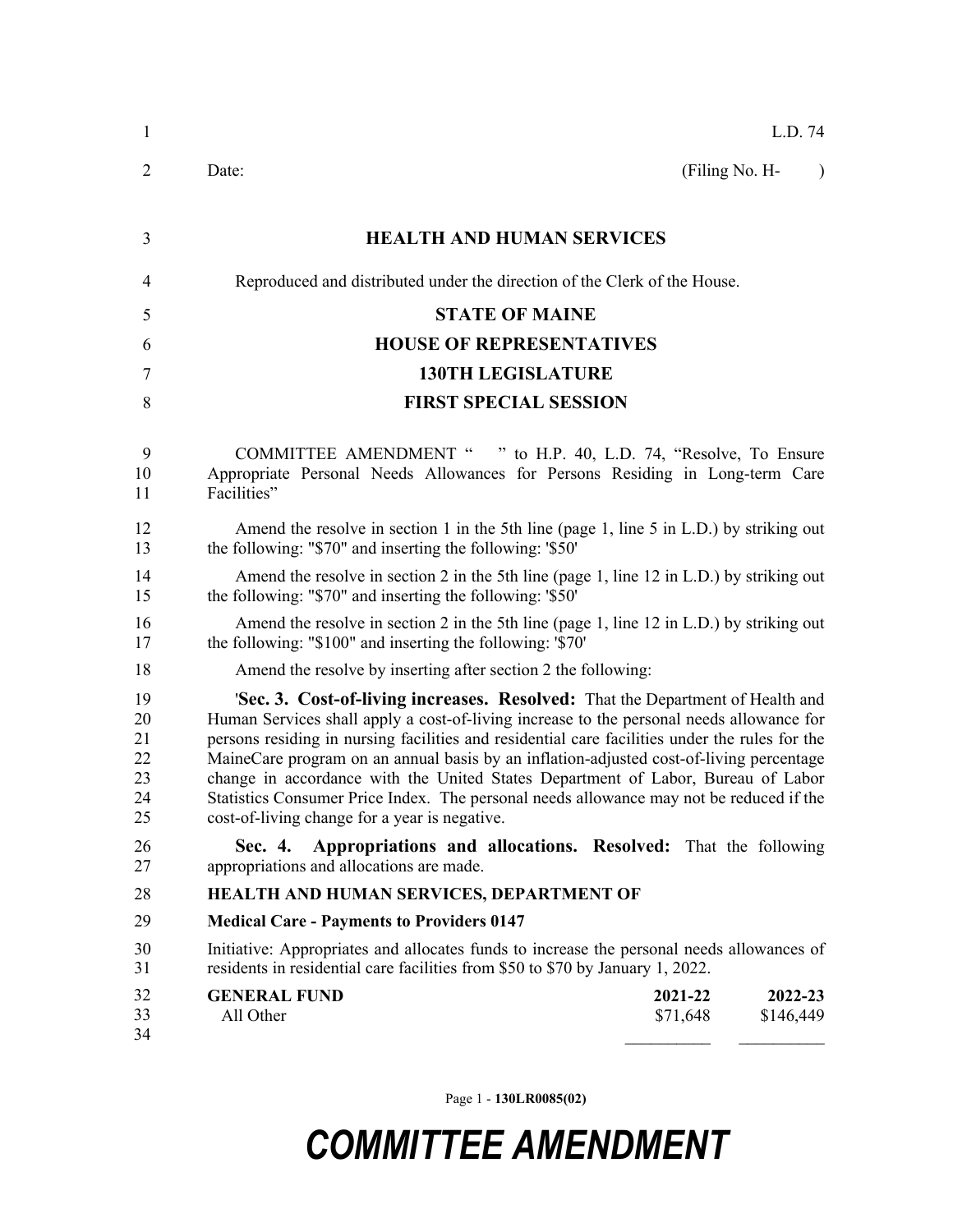COMMITTEE AMENDMENT " " to H.P. 40, L.D. 74

| 1<br>2         | <b>GENERAL FUND TOTAL</b>                                                                                                                                                                         | \$71,648             | \$146,449            |  |  |
|----------------|---------------------------------------------------------------------------------------------------------------------------------------------------------------------------------------------------|----------------------|----------------------|--|--|
| 3<br>4<br>5    | <b>FEDERAL EXPENDITURES FUND</b><br>All Other                                                                                                                                                     | 2021-22<br>\$314,920 | 2022-23<br>\$643,696 |  |  |
| 6              | FEDERAL EXPENDITURES FUND TOTAL                                                                                                                                                                   | \$314,920            | \$643,696            |  |  |
| 7              | <b>Mental Health Services - Community Medicaid Z201</b>                                                                                                                                           |                      |                      |  |  |
| 8<br>9         | Initiative: Appropriates funds to increase the personal needs allowances of residents in<br>residential care facilities from \$50 to \$70 by January 1, 2022.                                     |                      |                      |  |  |
| 10             | <b>GENERAL FUND</b>                                                                                                                                                                               | 2021-22              | 2022-23              |  |  |
| 11             | All Other                                                                                                                                                                                         | \$102,460            | \$209,428            |  |  |
| 12<br>13       | <b>GENERAL FUND TOTAL</b>                                                                                                                                                                         | \$102,460            | \$209,428            |  |  |
| 14             | <b>Nursing Facilities 0148</b>                                                                                                                                                                    |                      |                      |  |  |
| 15<br>16       | Initiative: Appropriates and allocates funds to increase the personal needs allowances of<br>residents in nursing facilities from \$40 to \$50 by January 1, 2022.                                |                      |                      |  |  |
| 17             | <b>GENERAL FUND</b>                                                                                                                                                                               | 2021-22              | 2022-23              |  |  |
| 18             | All Other                                                                                                                                                                                         | \$94,070             | \$192,278            |  |  |
| 19<br>20       | <b>GENERAL FUND TOTAL</b>                                                                                                                                                                         | \$94,070             | \$192,278            |  |  |
| 21             |                                                                                                                                                                                                   |                      |                      |  |  |
| 22             | <b>FEDERAL EXPENDITURES FUND</b>                                                                                                                                                                  | 2021-22              | 2022-23              |  |  |
| 23<br>24       | All Other                                                                                                                                                                                         | \$167,235            | \$341,829            |  |  |
| 25             | FEDERAL EXPENDITURES FUND TOTAL                                                                                                                                                                   | \$167,235            | \$341,829            |  |  |
| 26             | <b>Office for Family Independence Z020</b>                                                                                                                                                        |                      |                      |  |  |
| 27<br>28<br>29 | Initiative: Appropriates and allocates one-time funding for technolgy changes to increase<br>the personal needs allowances of residents in nursing facilities and residential care<br>facilities. |                      |                      |  |  |
| 30             | <b>GENERAL FUND</b>                                                                                                                                                                               | 2021-22              | 2022-23              |  |  |
| 31<br>32       | All Other                                                                                                                                                                                         | \$1,748              | \$0                  |  |  |
| 33             | <b>GENERAL FUND TOTAL</b>                                                                                                                                                                         | \$1,748              | \$0                  |  |  |
| 34             |                                                                                                                                                                                                   |                      |                      |  |  |
| 35<br>36<br>37 | <b>OTHER SPECIAL REVENUE FUNDS</b><br>All Other                                                                                                                                                   | 2021-22<br>\$5,243   | 2022-23<br>\$0       |  |  |
| 38             | OTHER SPECIAL REVENUE FUNDS TOTAL                                                                                                                                                                 | \$5,243              | \$0                  |  |  |
| 39             | Office of Substance Abuse & Mental Health Srv-Medicaid Seed Z202                                                                                                                                  |                      |                      |  |  |
| 40<br>41       | Initiative: Appropriates funds to increase the personal needs allowances of residents in<br>residential care facilities from \$50 to \$70 by January 1, 2022.                                     |                      |                      |  |  |

Page 2 - **130LR0085(02)**

## *COMMITTEE AMENDMENT*